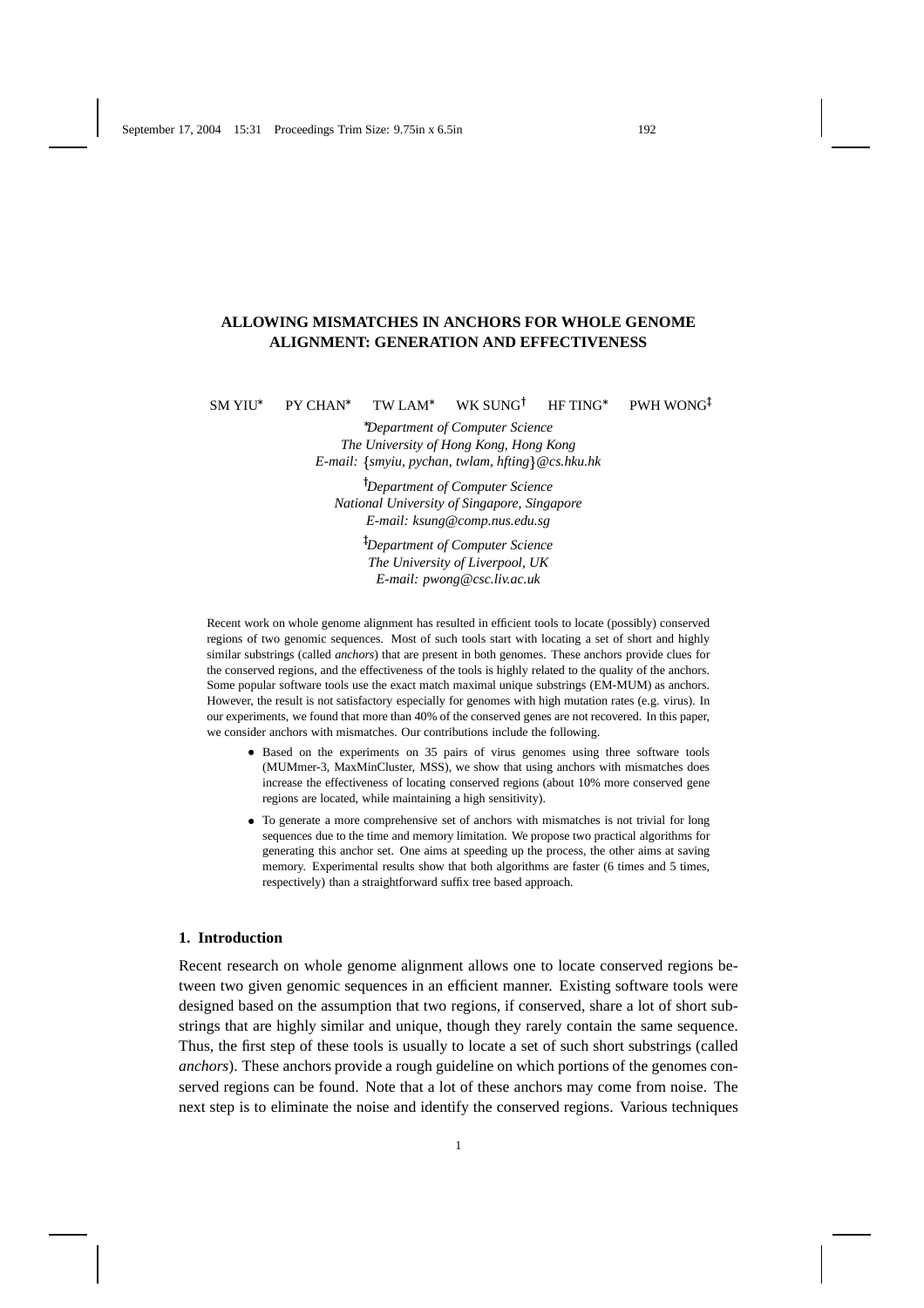2

Table 1. Performance of 3 types of anchors on 35 virus pairs.

|               | <b>EM-MUM</b> |             |          | <b>GAME</b> | <b>5-Mismatch Anchors</b> |             |
|---------------|---------------|-------------|----------|-------------|---------------------------|-------------|
|               | Coverage      | Sensitivity | Coverage | Sensitivity | Coverage                  | Sensitivity |
| MUMmer-3      | 53.0%         | 66.9%       | 53.8%    | 57.4%       | 62.2%                     | 74.4%       |
| MaxMinCluster | 55.4%         | 66.7%       | 55.8%    | 58.5%       | 63.6%                     | 65.6%       |
| <b>MSS</b>    | 56.0%         | 65.9%       | 60.9%    | 61.3%       | 70.6%                     | 82.2%       |

and heuristics have been proposed for this step (e.g., maximum common subsequence and clustering).

It is obvious that the effectiveness of the software tools are highly dependent on the set of anchors that are identified in the first step. Some popular software tools use maximal substrings that are exactly matched and unique in the two genomes (EM-MUM) as anchors.<sup>5, 9</sup> However, it is found that the amount of conserved regions recovered are not satisfactory, in particular, for genomes with high mutation rates (e.g. virus genomes), thus affecting the final effectiveness of the tools. In Table 1, the first column shows the average result of aligning 35 pairs of virus genomes using EM-MUMs as anchors; we use three different tools namely, MUMmer-3,<sup>9</sup> MaxMinCluster,<sup>10</sup> and MSS<sup>2</sup> to select the anchors. The performance of the three tools are similar, the coverage ranges from 53% to 56% (i.e., identifying 53% to 56% of conserved gene regions that are known). In fact, we have further investigated the anchors (EM-MUMs) themselves and found that they covered only 66% of the published conserved genes; in other words, any software using EM-MUMs as anchors can achieve a coverage of at most 66%. To improve the coverage, we need better methods to generate better anchors. Another difficulty is that we need to maintain a reasonable sensitivity (refers to the percentage of reported regions that overlap with published conserved gene regions). In this paper, we focus on finding a better set of anchors.

A natural extension for EM-MUM is to allow some mismatches in the maximal unique substrings. In fact, the idea of allowing mismatches in anchors has been explored in a number of research projects<sup>1, 3, 7, 8, 11, 12, 16</sup> and their results also support this extension. Some of these approaches allow mismatches in the anchors based on the statistical background probability of the matching regions.<sup>11</sup> Some tried to incorporate certain biological knowledge when characterizing the type of the mismatches (e.g.,  $DBA^7$  and  $WABA^8$ ). However, sometimes it is difficult to obtain the appropriate statistical and biological knowledge for the genomes to be aligned. Also, these knowledge may not be general for all cases. Other works take a more general approach. For example,  $GAME<sup>3</sup>$ , the most recent work using anchors with mismatches, first starts with maximal exact matched substrings, then it tries to extend each of these substrings on the left and the right by allowing mismatches character by character. The extension stops if the percentage of the identical bases drops below a certain threshold. The extended substring is used as an anchor if its length is longer than a pre-set minimum length. From a computational point of view, anchors with a small number of mismatches may be missed in such a generation due to the heuristics nature of the process. We also found that the effectiveness of these anchors fluctuates and may not be significantly better than that of EM-MUM. In Table 1, the second column shows the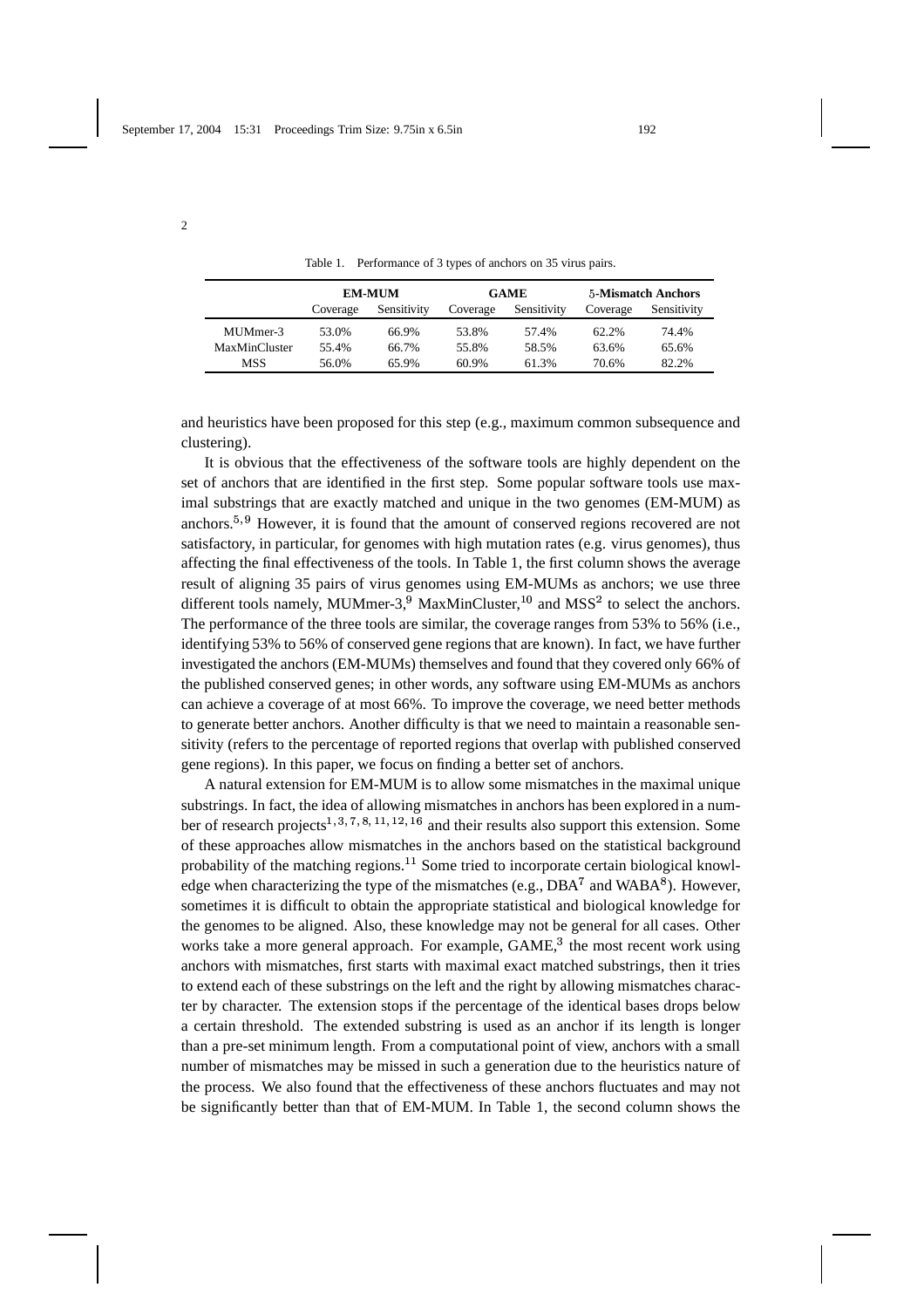performance of the three software when using anchors provided by GAME. We can see that out of the three software tools, two give almost no improvement in the coverage when compared to the case in EM-MUM, only one shows a 4.9% increase in coverage. Note that the sensitivity drops in all cases.

On the other hand, we believe that the assumption of having short, unique, and highly similar common substrings in conserved regions is reasonable. In this paper, we propose to generate these unique anchors with  $x$  mismatches (called  $x$ -mismatch anchors, formal definition will be given in Section 2) in a more systematic way. There are two issues involved. The first issue is whether it is necessary to generate a more comprehensive set of  $x$ -mismatch anchors in order to achieve higher coverage. In this work, we provide evidence showing that the answer is affirmative. Then, a follow-up question is how one can generate these  $x$ -mismatch anchors. This second issue is more difficult than one may expect. While the generation of EM-MUMs can be done in linear time using suffix tree,<sup>5</sup> allowing mismatches in the substrings together with the requirement of uniqueness slow down the generation process substantially. The slow down is significant when we want to work on long sequences. For example, the generation time for EM-MUMs for a pair of human-mouse chromosomes with sizes 28M and 14M respectively, is only 5 minutes, however, the generation time for 2-mismatch anchors using a straight-forward approach based on suffix tree requires about 12 hours. We then provide two practical algorithms for generating the  $x$ -mismatch anchors. Our contributions are summarized in the following.

• We have compared the effectiveness of three types of anchors: (a) EM-MUM; (b) anchors from GAME; (c) the  $x$ -mismatch anchors. We have tested 35 pairs of virus genomes; our evaluation is based on the result of three software tools (MUMmer-3, MaxMinCluster, and MSS). We found that using the  $x$ -mismatch anchors, all tools can achieve about 10% increase in coverage (refer to Table 1). More importantly, the improvement in coverage does not imply a decrease in sensitivity. We have also measured the anchors themselves and found that the  $x$ -mismatch anchors can achieve  $8 - 14\%$  higher coverage than the EM-MUMs, and 8 - 10% higher coverage than the anchors from GAME.

Besides genomes with high mutation rates, we also tested our anchors on a number of human-mouse chromosome pairs, which are supposed to be more closely related and with lower mutation rates in both DNA and translated protein sequences. The results also show an increase in coverage although the increase for the translated protein sequences is not as significant as in the other case.

- To tackle the problem of anchor generation, we propose two practical algorithms. The first one (called Suffix-Exd) makes use of the suffix tree for locating short substrings (seeds), then performs extension on the seeds to enumerate the anchors. However, in real applications, building a suffix tree for a long sequence requires a large amount of memory, so our second approach (called Hash-Tab) makes use of a hash table to substitute the suffix tree.

Table 2 compares the running time and memory usage of our approaches with a brute-force approach based on suffix tree using a long human-mouse chromo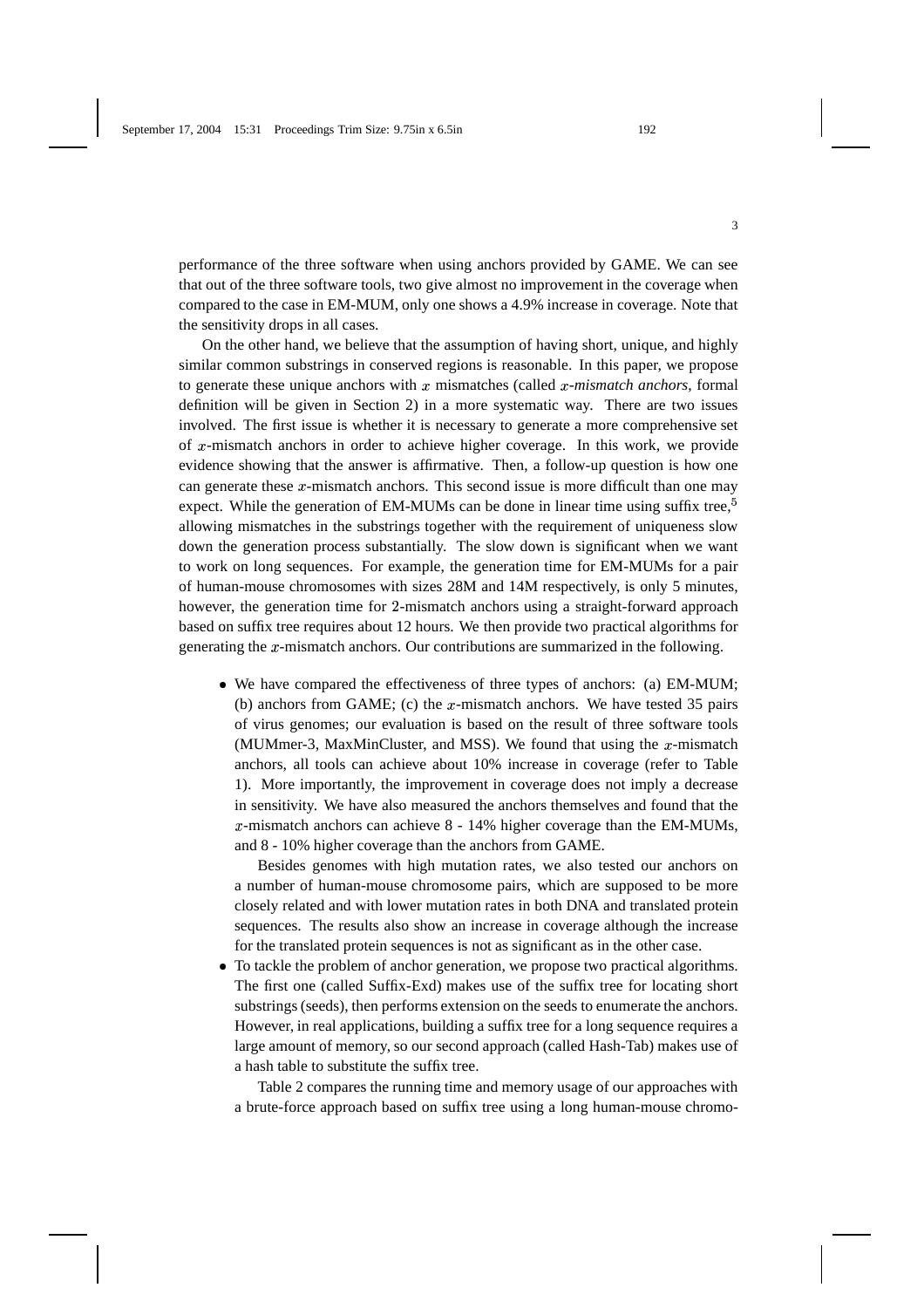4

Table 2. Performance of our suggested algorithms for generating 2-mismatch anchors (based on human chromosome 16 of size 28M and mouse chromosome 17 of size 14M).

|             | <b>Running Time</b> | Memory Usage |
|-------------|---------------------|--------------|
| Brute-force | 12 <sub>hr</sub>    | 600M         |
| Suffix-Exd  | 1.5hr               | 600M         |
| Hash-Tab    | 2.6 <sub>hr</sub>   | 120M         |

some pair. The results show that our first algorithm runs 6 times faster than the brute-force approach and the second algorithm requires 5 times less memory than the suffix-tree based approach while the running time is still significantly faster than the brute-force approach. We also propose a faster algorithm that makes use of the suffix links to speed up Suffix-Exd for  $x \leq 3$ .

**Remark**: The anchor generation problem we studied is related to the approximate string matching problem. $4,13-15$  $h^{13-15}$  However, the two problems are not exactly the same. In the approximate string matching problem, we are given a pattern and we want to locate the occurrences of all substrings in a given text that are similar to the given pattern. However, in the anchor generation problem, we are given two long texts and we want to locate all pairs of *maximal* substrings, one in each text such that the two substrings are similar and appear uniquely in the respective text. Also, the algorithms for approximate string matching problem are usually difficult to implement and their practicality for long DNA sequences is still an unknown.

**Organization of the paper**: The rest of the paper is organized as follows. Section 2 defines the  $x$ -mismatch anchors and discusses the effectiveness of these anchors. The  $x$ -mismatch anchor generation problem and our proposed generation algorithms are presented in Section 3. Section 4 concludes the paper.

## **2. The -Mismatch Anchor and its Effectiveness**

In this section, we first formally define an  $x$ -mismatch anchor. Then, we compare the effectiveness of these  $x$ -mismatch anchors with EM-MUM and anchors from GAME, the most recent work that uses anchors with mismatches.

### **2.1.** *The -Mismatch Anchor*

Given two genomes, A and B, we define an  $x$ -mismatch anchor as follows. We assume that the input genomes are from the positive strand. We use the notations *A+*and *A-*to represent the positive and negative strands of  $A$ , respectively. Let  $a$  and  $b$  be two substrings in  $A$  and B, respectively. We denote the hamming distance between a and b as  $\texttt{Hamm\_dist}(a, b)$ .

**Definition 2.1.** A pair of substrings  $a$  and  $b$  ( $a$  in  $A$  and  $b$  in  $B$ ) is an  $x$ -mismatch anchor if it satisfies the following.

- (1) Hamm\_dist $(a, b) \leq x$ . (i.e. At most x mismatches are allowed.)
- (2) *Uniqueness*: The substrings  $\alpha$  and  $\beta$  appear exactly once in  $\alpha$  and  $\beta$ , respectively. (i.e.  $a$  appears exactly once in  $A+o\tau A$ -, but not both. The same applies to  $b$  in  $B$ .)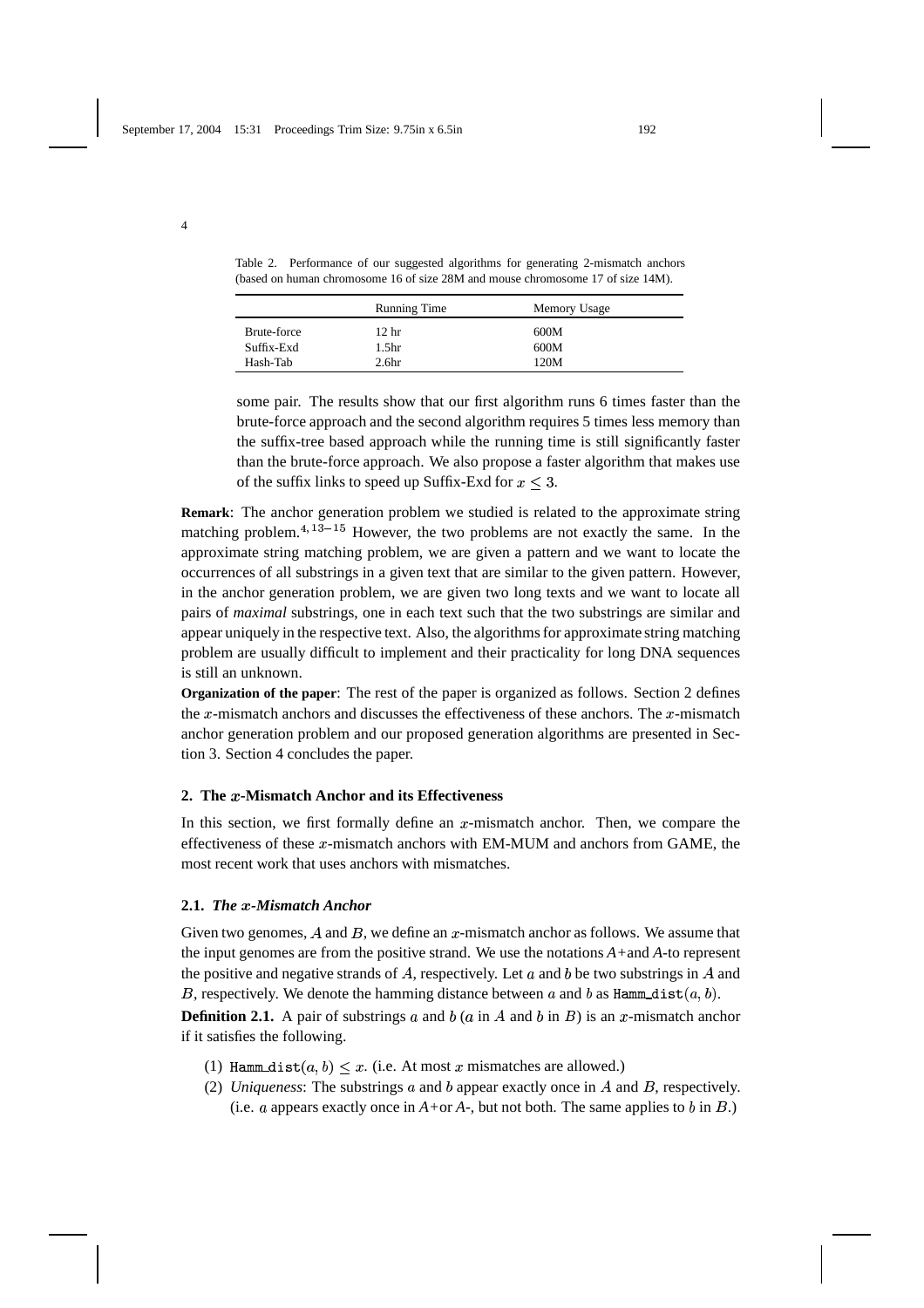- (3) *One-to-one*: The substrings  $\alpha$  and  $\beta$  are exact match. Otherwise,  $1 \leq$ Hamm\_dist $(a, b) \leq x$  such that there does not exist another substring a' of A with Hamm\_dist $(a',b) \leq x$  and there does not exist another substring  $b'$  of  $B$  with  $\texttt{Hamm\_dist}(a, b') \leq x.$
- (4) The first (and the last) characters of  $a$  and  $b$  must match. (This is to avoid extending two exact matched substrings by  $\leq x$  mismatched characters to form another  $(redundant)$   $x$ -mismatch anchor.)
- (5) *Maximal*: We require the pair  $(a, b)$  to be maximal. (i.e. For any  $(a', b')$ , if a and  $b$  are substrings of  $a'$ ,  $b'$  respectively, then  $(a', b')$  cannot form an  $x$ -mismatch anchor.)

The x-mismatch anchor generation problem is to find all possible pairs  $(a, b)$  that are  $x$ -mismatch anchors of  $A$  and  $B$ . In practice, we usually require the anchors to be of length at least  $L$ , a user-defined parameter.

### 2.2. *Effectiveness of x*-Mismatch Anchors

We compare the effectiveness of  $x$ -mismatch anchors with that of EM-MUM and the anchors from GAME. We use these anchors as input to three software tools, MUMmer-3, MaxMinCluster, and MSS. The evaluation is based on the set of conserved regions reported by these tools with respect to the set of published conserved genes of the two input genomes. We measure the effectiveness from two aspects: the coverage and the sensitivity. The *coverage* is the percentage of published conserved genes that overlap with the reported regions. Note that high coverage alone may not imply high quality output as an algorithm can simply output every input anchor to achieve the maximum coverage. So, we also measure the percentage of reported regions that overlap with a conserved gene and the percentage is referred as the *sensitivity*. A high quality output is expected to have high coverage and reasonable sensitivity. Note that for the software tools and the generation of anchors from GAME, we set the parameters to be the default values or the values recommended by the authors<sup>a</sup>.

**Aligning Genomes with High Mutation Rates**: We first evaluate the anchors using genomes with high mutation rates. We use nine virus genomes of length from 100K to 180K nucleotides. For these genomes, a number of conserved genes have already been identified by the biological community. These genomes and their corresponding conserved genes were published in Herniou et al. Since these genomes do not show a high level of similarity, we align the translated protein sequences instead of the DNA sequences of the genomes. We used 35 pairs of virus genomes for experiments as one of the pairs shows an exceptionally high similarity and is excluded from our experiment. Details of the data sets are given in Table 4 of the Appendix.

**Findings:** We have tried different values for  $x$  and minimum anchor length  $L$  in the experiments. We found that it is sensible to set  $x = 5$  and  $L = 13$ . Figure 1 shows the

<sup>&</sup>lt;sup>a</sup>For GAME, we also tried some other values for the parameters and the results are similar.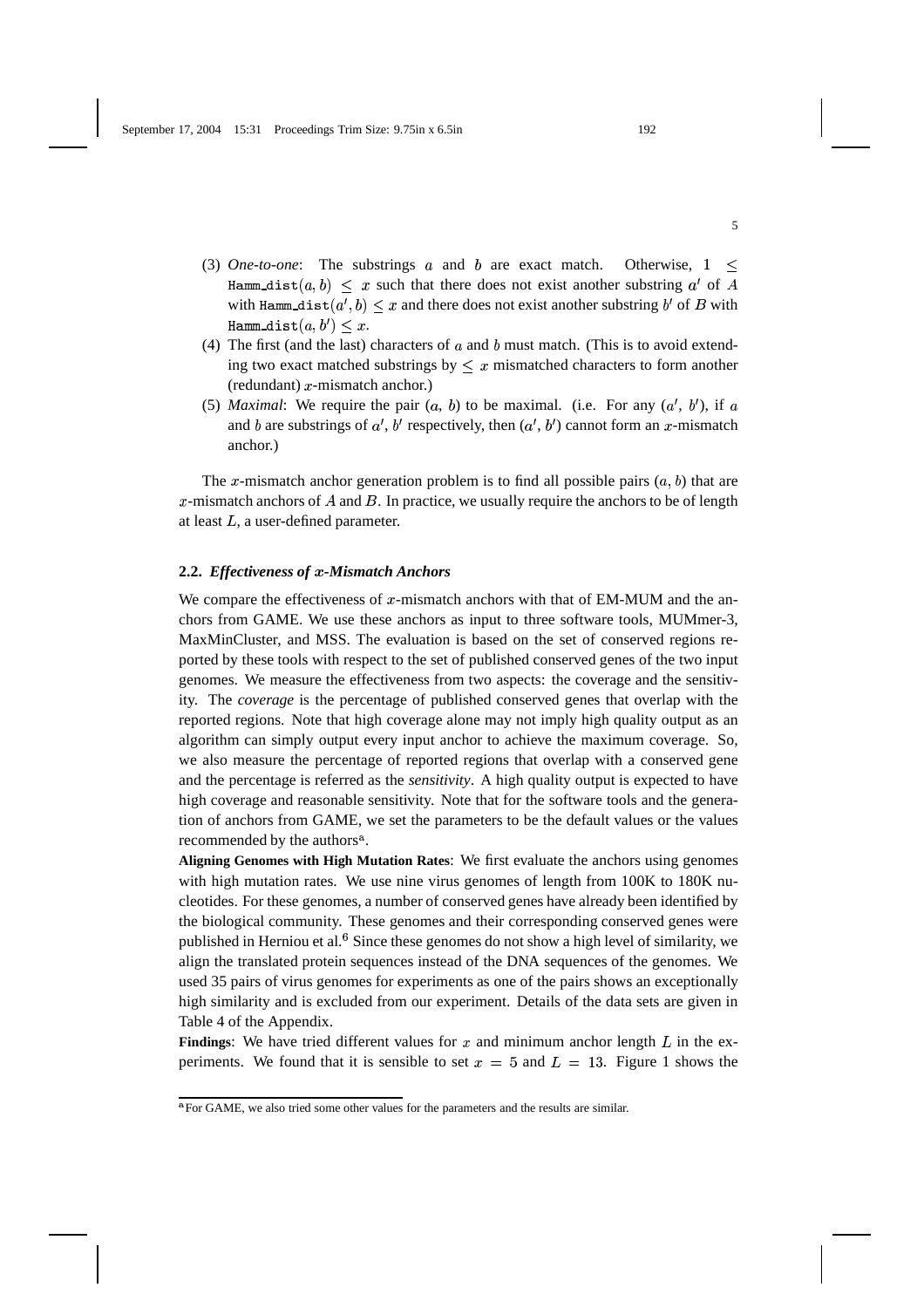coverage of the three software tools based on different anchors in 35 test cases. In general, the x-mismatch anchors outperform the other two types of anchors in almost all cases. More precisely (see Table 1), for MUMmer-3,  $x$ -mismatch anchors achieve 9% higher coverage than both EM-MUM and the anchors from GAME on average. For MaxMinCluster,  $x$ -mismatch anchors achieve 8% higher coverage than both EM-MUM and the anchors from GAME on average. For MSS,  $x$ -mismatch anchors achieve 14% higher coverage than EM-MUM and 10% higher coverage than the anchors from GAME on average. Also,  $x$ -mismatch anchors can maintain a high sensitivity while achieving a higher coverage.

In fact, we have further investigated the input anchors, we found that the set of  $x$ mismatch anchors covers more conserved genes than the other two types of anchors. On average, 78.7% of published conserved gene regions are found to be overlapped by  $x$ mismatch anchors<sup>b</sup>. For EM-MUM and anchors from GAME, the percentages are relatively lower (only 66% and 68.5%, respectively). Recall that these percentages are roughly the upper bound for the coverage of the software tools. From these figures, we can also see that the effectiveness of  $x$ -mismatch anchors seem to be higher.



Figure 1. Effectiveness of anchors on 35 virus pairs

**Aligning Closely Related Genomes**: Besides virus genomes, we have also performed experiments on human-mouse chromosome pairs. Since human and mouse are closely related species, we align the DNA sequences of the genomes in order to see the differences in effectiveness of the anchors. We have used 10 pairs of chromosomes of length from 14M to 65M nucleotides. Details of the data sets are given in Table 5 in the Appendix.

**Findings**: Note that the sequences are about 100 times longer than those of virus genomes. For GAME, the input anchor sets are too large to be processed by the software tools. On average, the number of anchors from GAME is about 36M while for EM-MUM, there are about 52K anchors and for x-mismatch anchors (Note that we tried a few  $x$  values and a few values for setting the minimum anchor length L. It seems reasonable to set  $x = 1$  and  $L = 20$  as the genomes are closely related), there are about 476K anchors only. The reason for the large volume of anchors in GAME is that it does not require the anchors to be unique in the genomes. So, we only compare the  $x$ -mismatch anchors with the EM-MUM. The

<sup>&</sup>lt;sup>b</sup>A region is considered to be covered by the set of anchors if the region overlaps with anchors of total length of at least 8.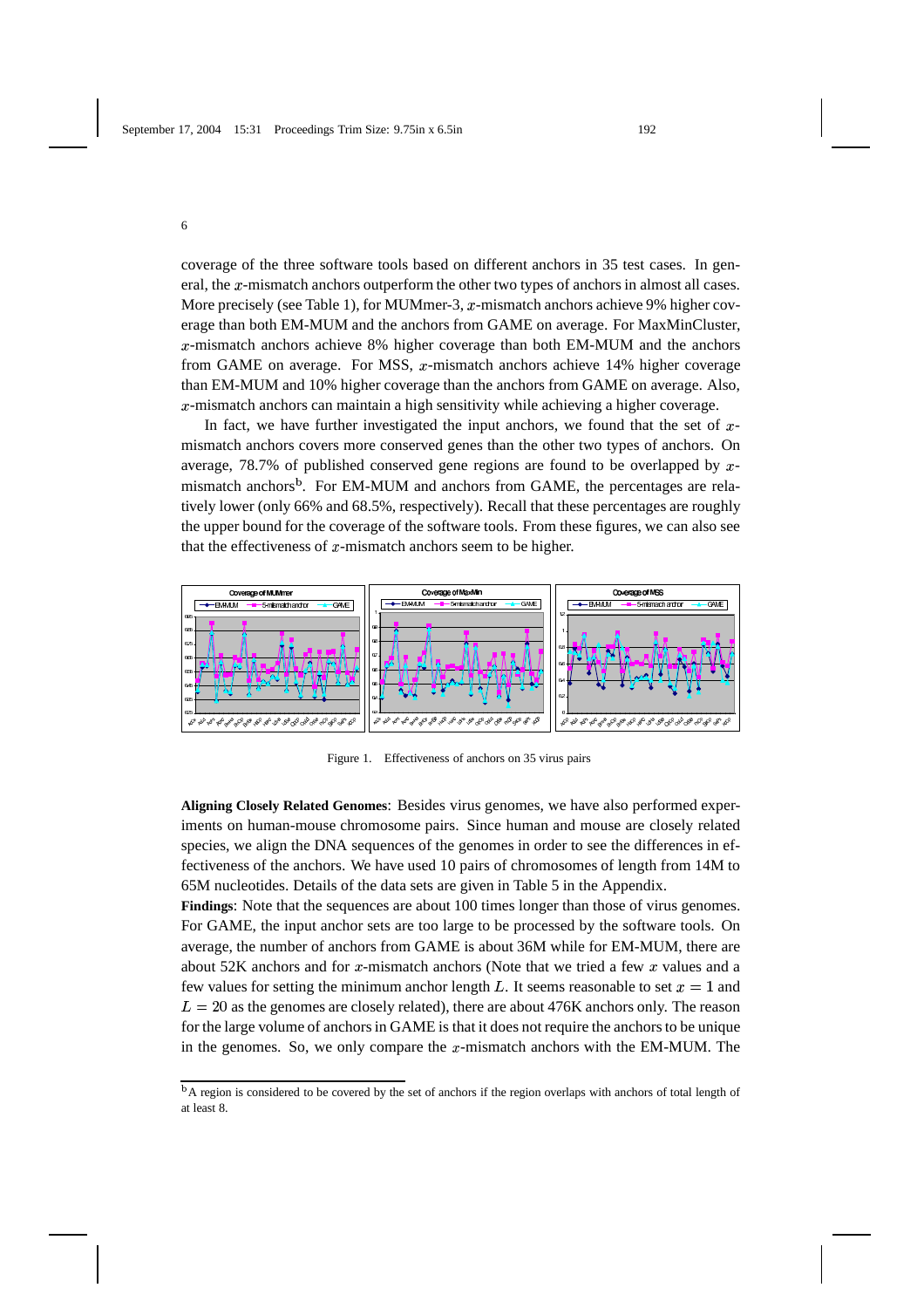|               |          | <b>EM-MUM</b> | 1-Mismatch Anchors |             |  |
|---------------|----------|---------------|--------------------|-------------|--|
|               | Coverage | Sensitivity   | Coverage           | Sensitivity |  |
| MUMmer-3      | 57.5%    | 31.5%         | 70.0%              | 31.4%       |  |
| MaxMinCluster | 72.2%    | 32.4%         | 89.9%              | 32.5%       |  |
| <b>MSS</b>    | 87.5%    | 30.0%         | 94.6%              | 30.1%       |  |

Table 3. Performance of  $x$ -mismatch anchors on 10 human-mouse chromosome pairs.

| result is shown in Table 3. The $x$ -mismatch anchors also show a significant improvement in |
|----------------------------------------------------------------------------------------------|
| terms of coverage while maintaining more or less the same sensitivity as that of EM-MUM.     |
| The increase in coverage is about 7 - 17%.                                                   |

However, as a remark, if the alignment is performed on the translated protein sequences, the improvement is smaller and is of a few percentages  $(1-6%)$  by using x-mismatch anchors. The small improvement is due to the fact that the coverage using EM-MUM is already high (about 90%) as the species are closely related. In real applications, we should try to align the translated protein sequences (especially for distant species). So, the results for aligning DNA sequences of the human-mouse chromosome pairs are for reference to illustrate the effectiveness of  $x$ -mismatch anchors.

To conclude, using  $x$ -mismatch anchors is more effective than EM-MUM and anchors from GAME. In the next section, we will discuss how to generate the set of  $x$ -mismatch anchors, especially for long sequences.

#### **3. The Anchor Generation Algorithms**

In this section, we propose two practical algorithms, Suffix-Exd and Hash-Tab, for generating x-mismatch anchors given two genomic sequences  $A$  and  $B$ . By making use of the suffix links, we also show how to speed up Suffix-Exd for the case of  $x \leq 3$ . To start with, we first present a suffix tree based brute-force approach. Recall that when generating the anchors, we require the length of an anchor to be at least  $L$  as very short anchors most likely come from noise. Let  $A$ ,  $B$  be the two given genomes.

**The Suffix Tree Based Brute-force Approach:** We first build a suffix tree  $T_{A+}$  for  $A+$ , then for each position  $i$  of  $B$ +, we aim at locating all substrings  $s$  in  $A$ + that satisfy the following. (1) *s* is of length at least L; (2) *s* is unique in  $A$ +; (3) there is a corresponding substring t in  $B$ + starting at position i such that Hamm\_dist $(s, t) \leq x$  and  $(s, t)$  is maximal. We search the suffix tree  $T_{A+}$  in a brute-force manner. Based on the characters at  $i, i+1, \ldots$  of  $B$ +, we search  $T_{A+}$ . Since we allow x mismatches, we try all branches at every node and keep track the number of mismatches for each branch with respect to the corresponding substring in  $B<sub>+</sub>$ . Output the substring  $s$  in the tree if it satisfies the above three conditions.

For each pair  $(s, t)$  reported, we check the uniqueness of  $s$  and  $t$  by searching the suffix trees of *A-*, *B+*, and *B-*. Finally, to satisfy the one-to-one condition (Condition (3) of Definition 2.1), the remaining  $(s, t)$  pairs will go through a simple checking procedure (the details will be given in the full paper). Then, repeat the same procedure by building  $T_{A-}$ for  $A$ - and using  $B$ + to search for x-mismatch anchors with respect to  $B$ + and  $A$ -.

The brute-force approach is easy to implement, but is too slow, especially for long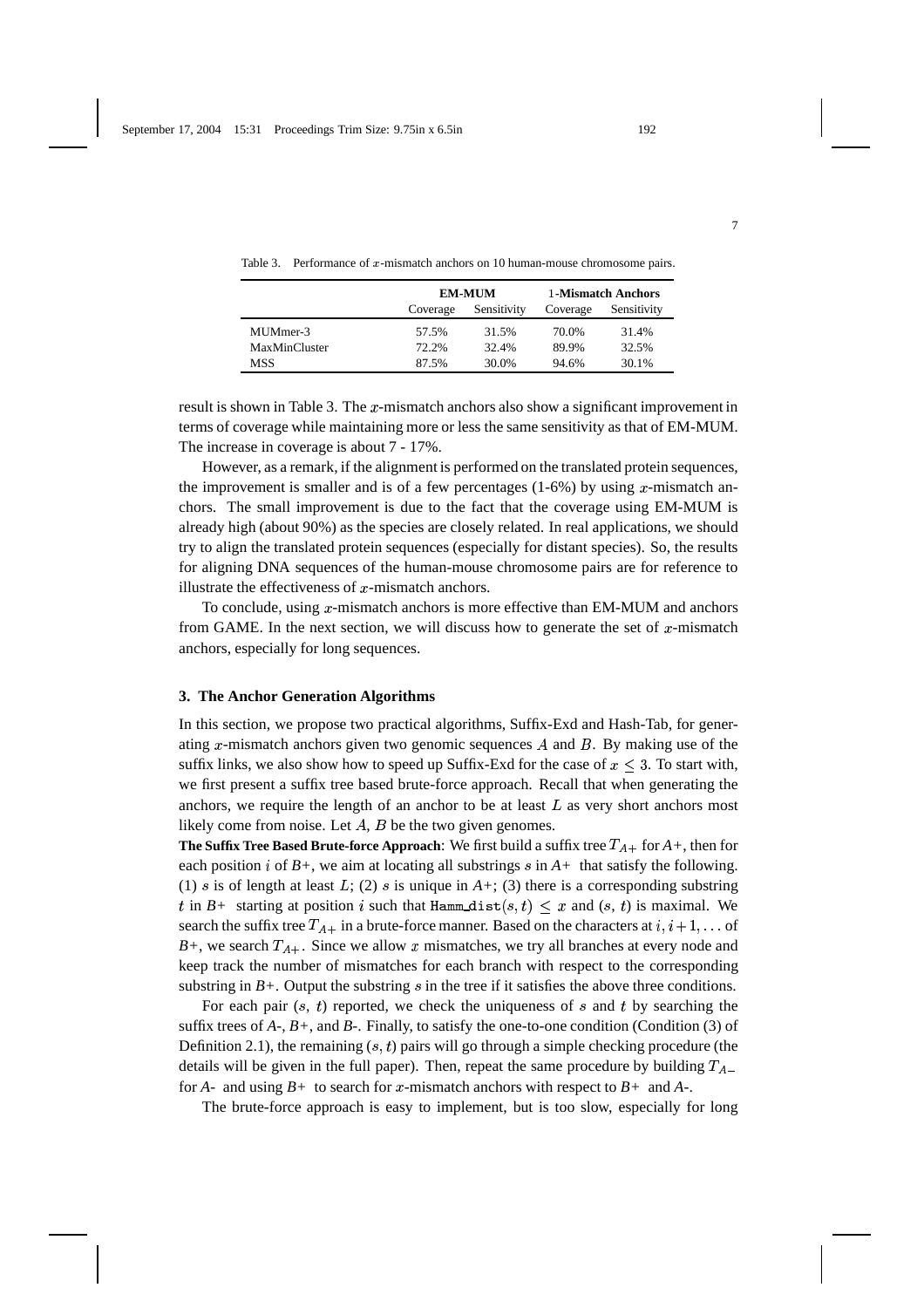genomic sequences and large  $x$  values. Table 2 shows that it takes 12 hours to enumerate the anchor set for a human-mouse chromosome pair which are of size 28M and 14M.

**The Suffix-Exd Approach:** In the brute-force approach, for large values of  $x$ , a large portion of the tree will be searched and this slows down the searching process. The idea of the Suffix-Exd approach is given in the following lemma based on the pigeon-hole principle.

**Lemma 3.1.** Let  $s[1..\ell]$  and  $t[1..\ell]$  be substrings in the genomes A and B, respectively such  $\mathit{that}$   $\texttt{Hamm\_dist}(s,t) \leq x$ . Then, either  $\texttt{Hamm\_dist}(s[1..|\ell/2]], t[1..|\ell/2]]) \leq \lfloor x/2 \rfloor$  or  $\texttt{Hamm\_dist}(s[\lfloor \ell/2 \rfloor + 1..\ell],t[\lfloor \ell/2 \rfloor + 1..\ell]) \leq \lfloor x/2 \rfloor.$ 

Roughly speaking, the above lemma says that if  $s$  and  $t$  is an  $x$ -mismatch anchor, then either the first half or the second half of s and t contain at most  $x/2$  mismatches. In other words, there must be substrings (either prefixes or suffices) in  $s$  and  $t$  of length exactly  $\lfloor L/2 \rfloor$  with at most  $x/2$  mismatches. (Recall that L is the minimum anchor length.)

So, we can search the suffix tree for these substrings (with fewer mismatches) as seeds in order to avoid searching a large portion of the tree. We then extend from these seeds to locate the anchor set. The details are as follow. For each substring  $q$  of length exactly  $\lfloor L/2 \rfloor$  in *B*+, we search the suffix tree  $T_{A+}$  for substrings p (the *seeds*) such that Hamm\_dist $(p, q) \leq \lfloor x/2 \rfloor$ . We call this step the *seed finding step*. Note that we search for shorter, fixed length substrings with fewer mismatches in the suffix tree so as to speed up the process. Then, we extend each  $(p, q)$  pair to  $(p', q')$  such that  $p'$  and  $q'$  are maximal, of length  $\geq L$ , and Hamm\_dist $(p', q') \leq x$ . We can then go through the same checking as in the brute-force approach to make sure that  $p'$ ,  $q'$  are unique and satisfy the one-to-one condition. Again, we repeat the procedure for  $T_{A-}$  and  $B+$ . From Table 2, we can see that the speed up is about 6 times.

**The Hash-Tab Approach**: For long sequences, building suffix tree requires a lot of memory. The Hash-Tab approach solves the memory problem as follows. In the seed finding step, instead of using suffix tree, we build a hash table to store the locations of all possible substrings of fixed length in  $A+$ . Then, for each substring in  $B+$ , we search the hash table for matching strings in  $A$  +. To check the uniqueness, building a single suffix tree may not be feasible. So, we can divide the genome into several regions, build multiple suffix trees, then we check all these suffix trees to guarantee the uniqueness. The details will be given in the full paper. The Hash-Tab approach is slower than the Suffix-Exd approach, but it can save a lot of memory. Table 2 shows that the Hash-Tab approach requires 5 times less memory while the running time is still significantly faster than the brute-force approach.

**Speeding Up the Suffix-Exd Approach**: Recall that in the seed finding step of the Suffix-Exd approach, for each substring q of length exactly  $\lfloor L/2 \rfloor$  in  $B+$ , we search the suffix tree  $T_{A+}$  for substrings p such that  $\text{Hamm\_dist}(p, q) \leq \lfloor x/2 \rfloor$ . Assume that we have searched the suffix tree  $T_{A+}$  for  $p = \alpha u$  where p is a substring in  $B+$  and  $\alpha$  is a single nucleotide (character), the following lemma shows how to speed up the searching of  $u$  by making use of the suffix links in  $T_{A+}$ . Let  $r = \lfloor x/2 \rfloor$ .

**Lemma 3.2.** Let  $p = \alpha u$  be a substring in  $B$ + and  $\alpha$  is a single nucleotide. Let N *be an internal node in*  $T_{A+}$  with path label q representing a substring in  $A+$  such that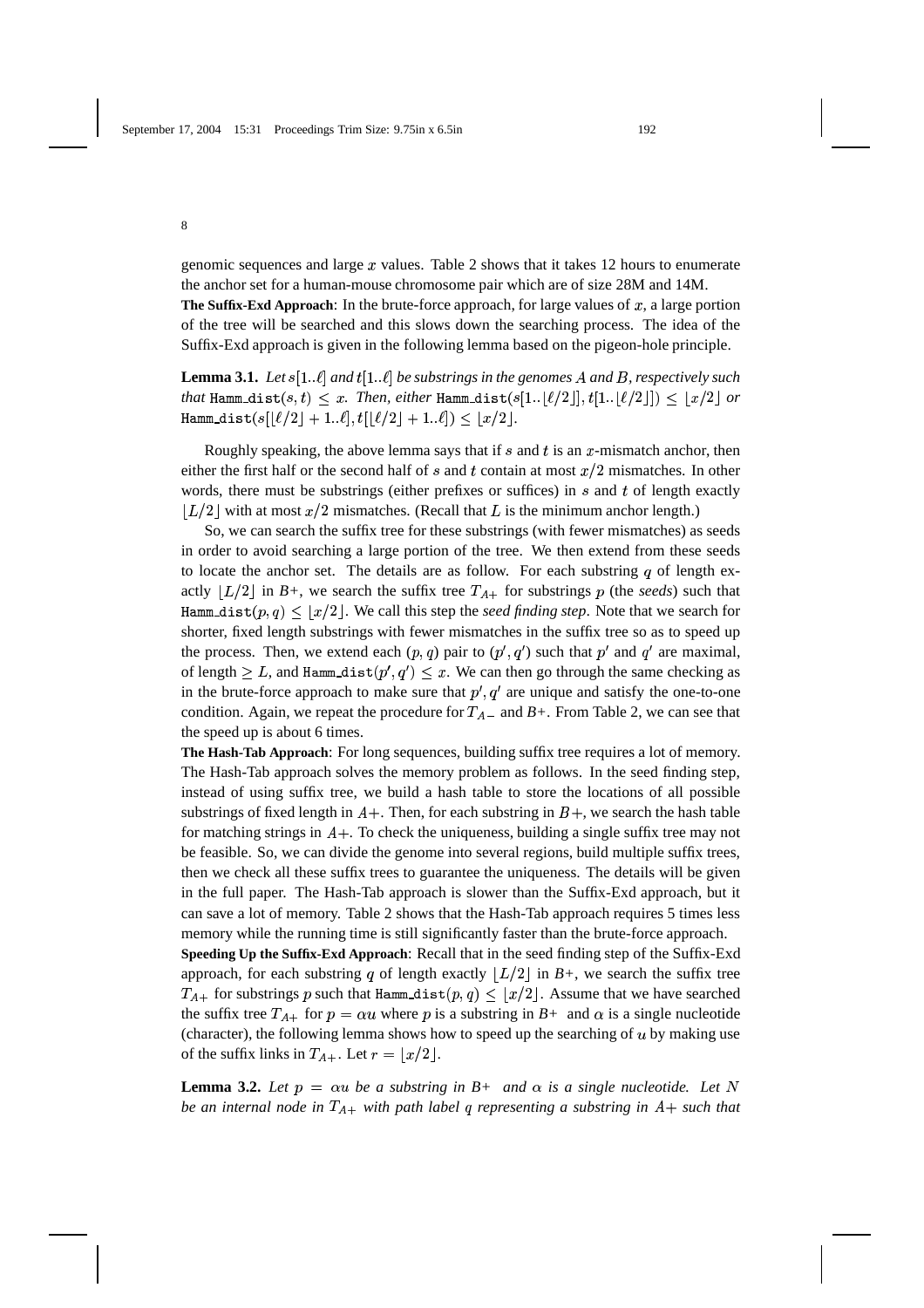<code>Hamm\_dist $(p,q) \leq r.$  Let  $N'$  be the node pointed by the suffix link of  $N$  and  $q'$  be the path</code>  $label$  of  $N'.$  Then,  $\texttt{Ham\_dist}(u,q') \leq r.$ 

From the above lemma, assume that we have finished searching the suffix tree for the substrings *p* starting at position *i* in  $B<sup>+</sup>$ , if we can keep track of all corresponding locations of N', then we can speed up the searching for substrings starting at position  $i + 1$ . If  $r = 1$ , we have a simple data structure to do this. So, using suffix link, we can easily speed up the seed finding step of Suffix-Exd for  $x \leq 3$ . The speed up can be shown to be  $\lfloor L/2 \rfloor$  times.

### **4. Conclusion**

In this paper, we consider the effectiveness and the generation of anchors with mismatches for whole genome alignment. We formally defined an  $x$ -mismatch anchor. We then compare the effectiveness of  $x$ -mismatch anchors with exact match maximal unique substrings (EM-MUM) and the anchors from GAME (the most recent work that also uses anchors with mismatches) based on a set of experiments on 35 pairs of virus genomes and 10 pairs of human-mouse chromosome pairs using three software tools (MUMmer-3, MaxMinCluster, MSS). The results show that the effectiveness of  $x$ -mismatch anchors is higher than the other anchors. We also discuss the issues (time and memory) involved in generating  $x$ -mismatch anchors. A straightforward suffix tree based approach uses too much time and memory for long sequences. We propose several practical algorithms to tackle the generation problem. However, designing faster algorithms that use less memory is still a challenging problem and desirable for handling long genomic sequences.

### **References**

- 1. Brona Brejova, Daniel Brown, and Tomas Vinar. Vector seeds: An extension to spaced seeds allows substantial improvements in sensitivity and specificity. In *Proceedings of the 3rd International Workshop in Algorithms and Bioinformatics (WABI 2003)*, pages 39–54, 2003.
- 2. HL Chan, TW Lam, WK Sung, Prudence WH Wong, and SM Yiu. A mutation-sensitive approach for locating conserved gene pairs between related species. In *Proc. 4th IEEE Symp. on Bioinformatics and Bioengineering (BIBE 2004)*, pages 545–552, 2004.
- 3. J.-H. Choi, H.-G. Cho, and S. Kim. GAME: Genome alignment by match extension. In *Proceedings of the Computational Systems Bioinformatics Conference (CSB 2004)*, 2004. To appear.
- 4. A. Cobbs. Fast approximate matching using suffix trees. In *Proceedings of the 6th Annual Symposium on Combinatorial Pattern Matching (CPM'95)*, pages 41–54, 1995.
- 5. A.L. Delcher, A. Phillippy, J. Carlton, and S.L. Salzberg. Fast algorithms for large-scale genome alignment and comparison. *Nucleic Acids Research*, 30(11):2478–2483, 2002.
- 6. E.A. Herniou, et al. Use of whole genome sequence data to infer baculovirus phylogeny. *Journal of Virology*, 75(17):8117–8126, 2001.
- 7. N. Jareborg, E. Birney, and R. Durbin. Comparative analysis of noncoding regions of 77 orthologous mouse and human gene pairs. *Genome Research*, 9:815–824, 2000.
- 8. J. Kent and M. Zahler. The intronerator: Exploring introns and alternative splicing in c. elegans genomic alignment. *Genome Research*, 10:1115–1125, 2000.
- 9. S. Kurtz, A. Phillippy, A.L. Delcher, M. Smoot, M. Shumway, C. Antonescu, and S.L. Salzberg. Versatile and open software for comparing large genomes. *Genome Biology*, 5(2), 2004.
- 10. T. W. Lam, et al. Efficient algorithms for optimizing whole genome alignment with noise. In *Proc. 14th International Symposium on Algorithms and Computation*, pages 364–374, 2003.